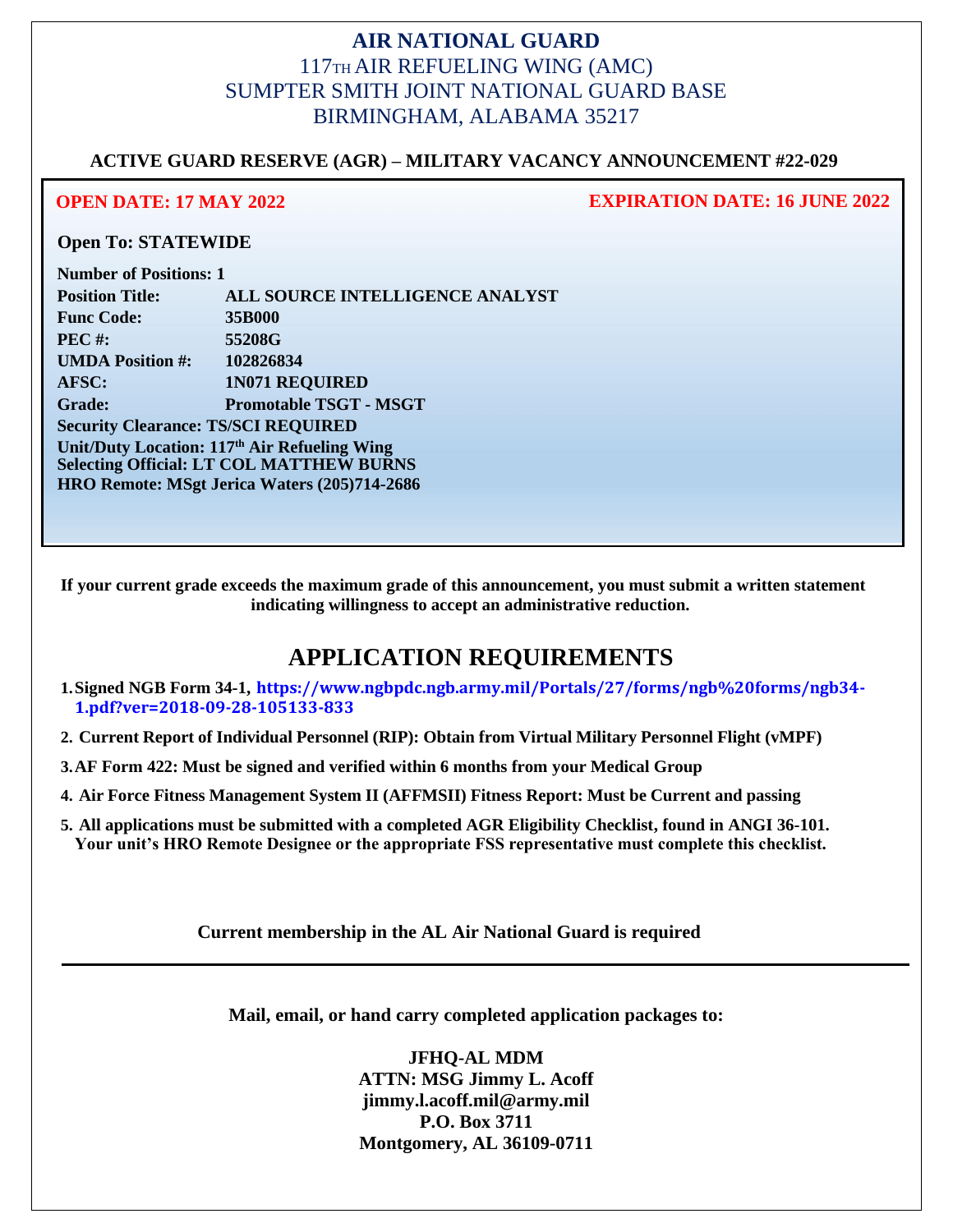AFSC 1N071, Craftsman AFSC 1N051, Journeyman AFSC 1N031, Apprentice AFSC 1N011, Helper ALL SOURCE INTELLIGENCE ANALYST (Changed 31 Oct 21)

1. Specialty Summary. Performs/manages intelligence activities/functions including discovering, developing, evaluating, and providing intelligence information. Related DoD Occupational Subgroup: 124300.

2. Duties and Responsibilities:

2.1. Supports all aspects of Air Force operations by discovering, collating, analyzing, evaluating and disseminating intelligence information. Produces all-source intelligence, situation estimates, adversarial nation, terrorist, insurgent threat studies, and other intelligence reports and studies. Advises commanders on force protection and intelligence information for US and Partner Nations.

Conducts intelligence debriefings of US and allied military personnel involved in combat operations. Prepares mission reports. 2.2. Conducts intelligence training. Instructs military personnel on collecting and reporting requirements and procedures, recognition techniques, and assessing offensive and defensive weapon system capabilities. Assists SERE (Survival Evasion Resistance and Escape) and Aircrew Flight Equipment personnel in training personnel recovery and code of conduct, when necessary. Collates intelligence and operations materials, and assembles final products for mission briefing, study, and use.

2.3. Produces intelligence materials. Prepares, maintains, and presents intelligence displays, reports and briefings. Discovers, compiles, evaluates, researches, analyzes, and disseminates intelligence information. Establishes intelligence collection requirements. Identifies and establishes unit requirements for intelligence reference materials and maintains intelligence reference files and automated intelligence databases. Uses intelligence automated data systems to store, retrieve, display, and report intelligence information.

2.4. Performs support to mission planning and execution. Provides tailored collections planning, threat analysis, and intelligence expertise necessary to develop detailed mission plans for air, space, cyberspace and special operations. Provides current situational awareness and Intelligence, Surveillance and Reconnaissance (ISR) management for the accomplishment of the Air Tasking Order (ATO), Integrated Tasking Order (ITO), Cyber Tasking Order (CTO) or Space Tasking Order (STO). Analyzes intelligence to support military operations. Assists in the performance of, targeting functions to include target development, weaponeering, force application, mission planning, and combat assessment.

2.5. Support to Force Protection (FP). Provides FP intelligence support to commanders and their staffs through all source intelligence products and briefings, focusing on human threat capabilities, tactics, trends, courses of action and ongoing threats in the unit's Area of Interest or Area of Responsibility. Analyzes incoming intelligence for FP value and impact. Ensures FP is addressed in current intelligence briefings, pre-mission, and pre-deployment briefings. Provides guidance for unit-level FP-related intelligence external and internal training. Participates in the installation-level Threat Working Group (TWG). Develops realistic human threat scenarios for exercises. Responsible for providing FP for at-home, in-transit, and deployed units.

2.6. Processes, exploits, and disseminates intelligence products and conducts analysis concerning threat countries or targets of interest via written and/or verbal means. These products provide specificity and knowledge to commanders and national leaders to impact tactical through strategic level decision making processes.

3. Specialty Qualifications:

3.1. Knowledge. Knowledge is mandatory of: intelligence organizations and systems; collection and reporting systems, procedures, and methods; intelligence information sources; techniques of identifying, collating, evaluating, and analyzing information; geographical and cultural aspects of foreign countries; current military capabilities and employment tactics of potential enemy offensive and defensive weapon systems; special operations forces tactics; techniques and procedures, and associated equipment, procedures for acquiring, updating, and maintaining intelligence documents, maps, and charts; maps and charts use techniques; graphic, oral, and written intelligence presentation; support to targeting; capabilities and application of respective computer systems; security classification marking and control; US sensor systems; regional physical characteristics relative to radar significance; basic electromagnetic theory; and digital terrain and feature databases.

3.2. Education. For entry into this specialty, completion of high school or General Education Development equivalency, with courses in speech, journalism, critical thinking, geography, modern world history, statistics, algebra, and geometry are desirable.

3.3. Training. For award of AFSC 1N031, completion of the All Source Intelligence Apprentice Course is mandatory.

3.3.1. For US Space Force, completion of the All Sourced Intelligence Apprentice Course and Space Warfighter Intelligence Formal Unit is mandatory until replaced by new courses as determined by US Space Force.

3.4. Experience. The following experience is mandatory for award of AFSC indicated:

3.4.1. 1N051. Qualification in and possession of AFSC 1N031.

3.4.2. 1N071. Qualification in and possession of AFSC 1N051.